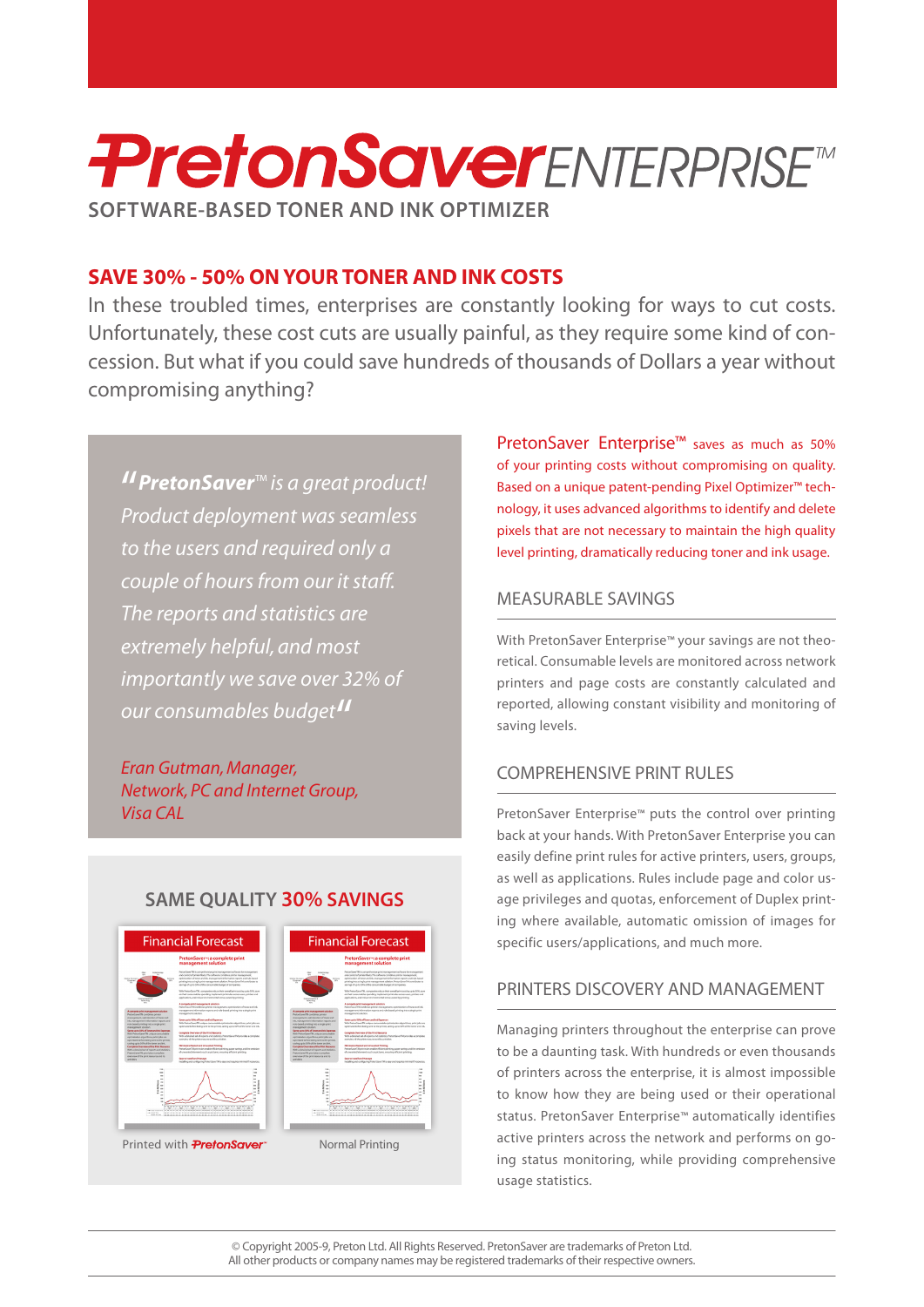## DID YOU KNOW?

- Companies are spending 1%-3% of their revenues on printing.
- An average office employee spends \$150 on consumables only.
- An average office employee prints about 10,000 pages per year, which equal one tree.
- An average medium-scale enterprise will spend \$150,000 \$350,000 a vear on toner and ink alone.

### FEATURES

- Reduces the organization's consumable spending by up to 50%
- Easy to install and manage
- Generates reports for a comprehensive print resource management, including cost and usage reports
- Central management of print rules, including print quotas, user privileges, duplex and N-up enforcement
- Supports Inkjet and LaserJet, color and mono, local and network printers
- Automatically maps all printers, users and applications using existing print drives (PCL, PostScript)
- Seamlessly integrates into all windows environments

### **SAVE THE ENVIRONMENT WHILE CUTTING COSTS**

Did you know that a medium-sized enterprise uses a proximately 1,000 trees for its printing every year? PretonSaver Enterprise<sup>™</sup> reduces wastful printing by enforcing enterprise-wide printing policies. You can now save costs while saving the environment.

### **PIXEL OPTIMIZER™**

(PATENT PENDING) - CONTROLLING THE PIXELS FOR MAXIMUM SAVINGS Pixel Optimizer<sup>™</sup> uses advanced algorithms to identify and delete wasteful pixels. Their removal does not affect the print quality, yet may save as much as 50% in toner and ink usage.



#### PRETONSAVER'S USER INTERFACE